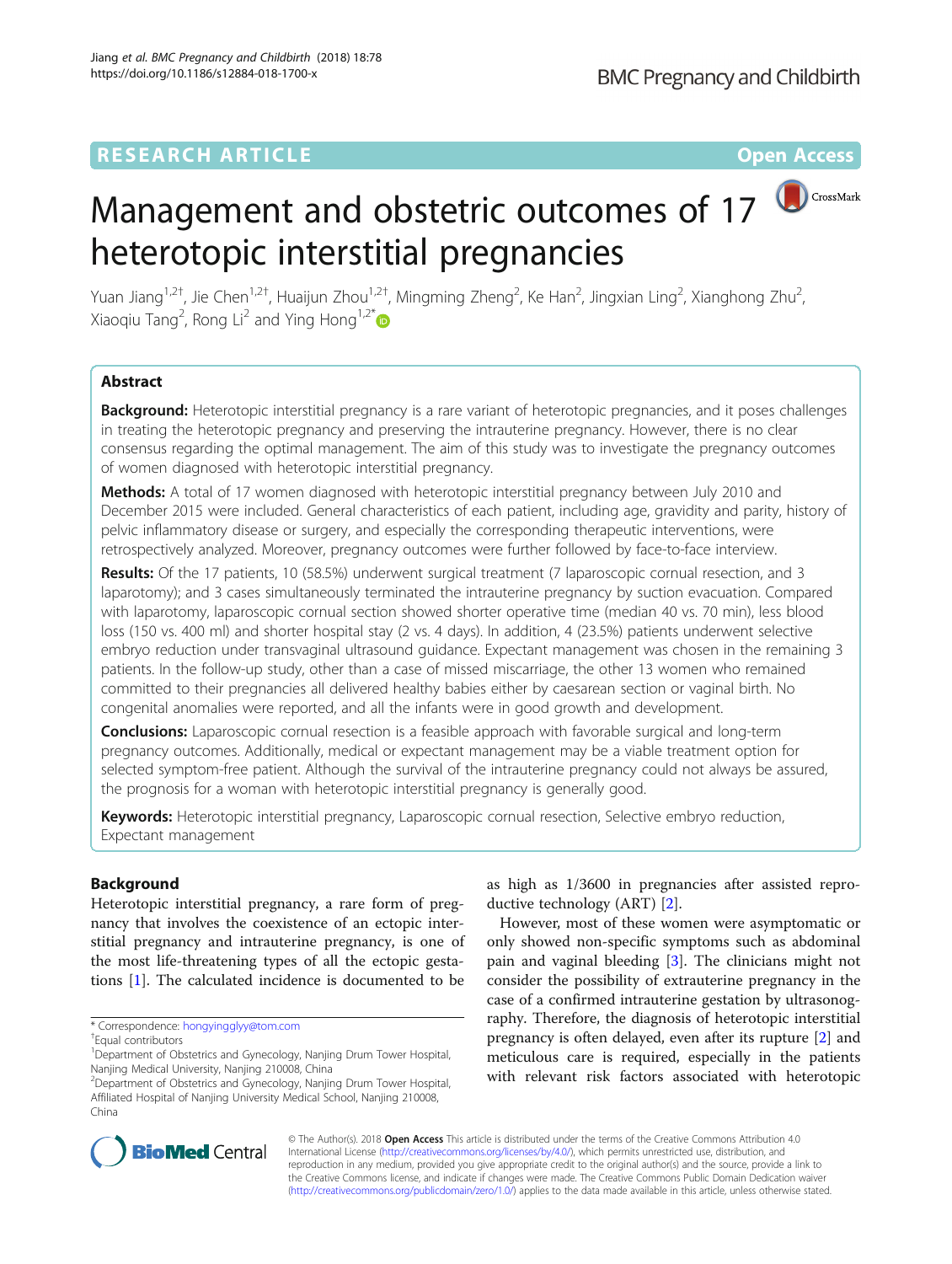pregnancy such as previous history of ectopic pregnancy, pelvic surgery, or pelvic inflammatory diseases [[2,](#page-4-0) [4\]](#page-4-0).

The treatment of heterotopic interstitial pregnancy aims to preserve the intrauterine pregnancy while removing or interrupting the evolution of the ectopic interstitial pregnancy using a minimally invasive method. The therapeutic modalities include surgical, medical or expectant treatment [[2\]](#page-4-0). However; there is no consensus for the treatment of heterotopic interstitial pregnancy. Therefore, in the present study, we aimed to investigate the therapeutic interventions and corresponding obstetric outcomes of women diagnosed with heterotopic interstitial pregnancy.

### Methods

#### Study population

We retrospectively analyzed all the inpatients in the department of obstetrics and gynecology from Nanjing Drum Tower Hospital between July 2010 and December 2015. A total of 17 patients with diagnosed heterotopic interstitial pregnancy were included in the present study, suggesting an overall incidence of 0.04% for all the deliveries ( $n = 40,761$ ) at our institution over the same study period. The Reproductive medicine center of our hospital is the first batch approved by the Ministry of health to carry out ART, and therefore it serves for infertility patients throughout the country. Nearly 18,000 patients conceived by ART during the study period. The heterotopic interstitial pregnancy was diagnosed by experienced radiologist using 2-D ultrasound.

The criteria included an intrauterine pregnancy along with feature of a co-exisiting interstitial pregnancy, i.e. a gestational sac visualized high in the fundus, and not surrounded by 5 mm of myometrium in all planes; and a gestational sac seen separately and < 1 cm from the most lateral edge of the uterine cavity [\[5\]](#page-4-0). Exclusion criteria referred to an ectopic gestational sac observed in another location such as fallopian tube, ovary, cervix, or abdominal cavity. This study was performed according to the Declaration of Helsinki and approved by the institutional review boards of Nanjing Drum Tower Hospital (NJDTH20160810).

### Data collection

Each patient's age, gravidity and parity, history of pelvic inflammatory disease or surgery, gestational weeks at diagnosis, and clinical symptoms of abdominal pain and vaginal bleeding was retrospectively collected by reviewing the medical records. We also recorded whether the current pregnancy had been conceived naturally or by ART. The gestational age was calculated by adding 14 days to the date of embryo transfer. Routine transvaginal ultrasound examination was performed at approximately 6 weeks of gestation (i.e. 4 weeks after embryo transfer) in all the pregnant women, and a repeat ultrasound scan was performed after a two weeks interval, or promptly if the patient presented with clinical symptoms of abdominal pain or vaginal bleeding at any time.

The therapeutic intervention, including surgery (either laparoscopy (KARL STORZ ENDOSKOPE) or laparotomy with cornual resection, or hysterectomy), medical treatment, or expectant management, was collected from each patient. The operative time, volume of intra-operative haemorrhage, length of hospital stay and incidence of intra-operative and postoperative complications were recorded. A transvaginal ultrasound scan was performed on the third day postoperative or before discharge to confirm the fetal viability of intrauterine gestation in each patient who continued with their intrauterine pregnancy.

Medical treatment comprised aspiration of ectopic fetal heart along with products of conception and local injection of 10% potassium chloride (KCl) into cornual gestational sac under transvaginal ultrasound guidance (SIEMENS G50). In the patients under medical or expectant management, due to the possibility of miscarriage of intrauterine pregnancy and rupture of extrauterine pregnancy, repeated clinical and ultrasound examinations were performed weekly until a complete resolution of interstitial pregnancy was confirmed.

Furthermore, to investigate the pregnancy outcome, we invited each patient to a face-to-face interview conducted during August 2016 to January 2017. Of the 17 patients, 16 women gave their oral and written informed consent on behalf of themselves and their children during the face-toface interview. Nevertheless, one case refused our face-toface invitation over the telephone because she underwent a missed miscarriage at 8 gestational weeks following expectant management; but she provided the verbal informed consent for participation in the study and publication, and also agreed to sign the written informed consent if requested. The median child's age was 3.5 years (range, 1– 6 years) at our follow-up study. Data recorded for all the live births comprised of gestational age, mode of delivery, the infant's birth weight, height and gender, which were collected from the child health record. This parent held record contained details of the child's vaccinations, growth, and development, which was assessed by professional child health care doctor. During the face-to-face interview, based on the child health and development record, we evaluated the infant's overall health condition including congenital malformations, intelligence, hearing, and language. Each infant's height and weight was measured.

### Statistical analysis

Statistical analysis was performed with the SPSS software (SPSS Standard version 17.0, SPSS Inc., Chicago, IL). Quantitative data non-normally distributed were presented as median (range) and compared by Wilcoxon rank sum test between two groups; categorical variables were reported as number (percentage). A two-sided P value< 0.05 is considered statistically significant.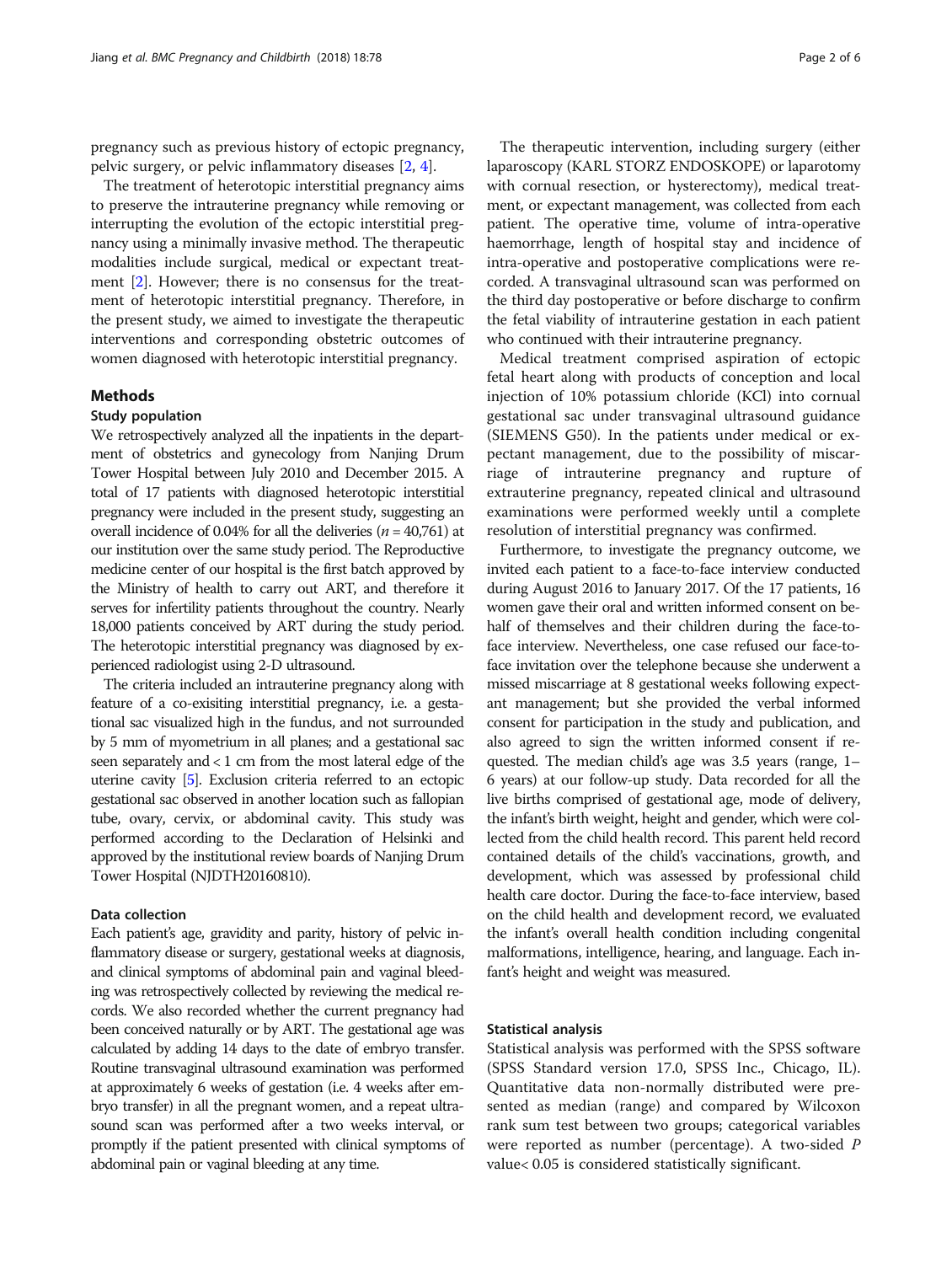### Results

From July 2010 through December 2015, a total of 17 inpatients were diagnosed with heterotopic interstitial pregnancy in our institution. As shown in Table [1,](#page-3-0) all 17 women achieved the current pregnancies by in-vitro fertilization and embryo transfer. The median mother's age and gestational age at diagnosis was 29 years (range, 24– 35 years) and 7 weeks (range, 6–14 weeks), respectively. None of the pregnant women were multiparous. Of the 17 patients, 13 (76.5%) had previously undergone at least one pelvic surgical intervention such as salpingectomy, hysterolaparoscopy, and pelvic adhesiolysis; and 6 (35.3%) patients had previously undergone either unilateral or bilateral salpingectomy for ectopic pregnancy (Table [1](#page-3-0)). The clinical manifestations of abdominal pain or vaginal bleeding were observed in 8 (47.1%) of the 17 cases, but neither hypovolaemic shock nor maternal death was reported due to timely diagnosis and treatment. However, the remaining 9 asymptomatic patients were diagnosed incidentally on routine ultrasound examination after ART procedure.

Of the total 17 patients, 10 (58.5%) underwent surgical treatment (7 laparoscopic cornual resection, and 3 laparotomy). Laparotomy in those three patients was mainly attributed to poor family economic situation or restriction of laparoscopic operation on weekends or holidays in our institution. However, three cases simultaneously terminated the intrauterine pregnancy by suction evacuation, as they were aware of the risk of uterine rupture later in pregnancy. The median operative time was 45 min (range, 28–135 min) and estimated blood loss in the operation was 175 ml (range, 20–750 ml). Only one case had blood transfusion (2 units of red blood cells) after the operation. The median length of postoperative hospital stay was 2.5 days (range 2–7 days) without any intraoperative and postoperative complications such as miscarriage or uterine rupture. Furthermore, compared with laparotomy, the laparoscopic treatment showed shorter operative time (median 40 vs. 70 min), less blood loss in the operation (150 vs. 400 ml) and shorter hospital stay (2 vs. 4 days), although the difference was not statistically significant  $(P =$ 0.11, 0.11 and 0.09 respectively). It was likely due to the small sample size of the study.

After fully informed consent, 4 (23.5%) patients (including 3 with no clinical symptoms and 1 with mild abdominal pain) underwent selective embryo reduction, i.e. aspiration of the ectopic fetal heart and local injection of 10% KCl into the interstitial pregnancy sac under direct transvaginal ultrasound guidance. Expectant management was chosen in the remaining 3 (17.6%) patients with no symptoms or only a small amount of vaginal bleeding (Table [1\)](#page-3-0). Importantly, only a crown rump length or yolk sac was shown in either case, but no fetal cardiac activity in ectopic interstitial gestation was seen by ultrasound scan. All of these 7 patients were followed up closely by weekly clinical and ultrasound assessment. Unfortunately, missed miscarriage of intrauterine gestation at 8 gestational weeks was confirmed in one case with expectant management. However, no surgical treatment was indicated due to persistent existence of ectopic cardiac activity or rupture of interstitial gestation in the other six patients.

In the follow-up study, the three pregnant women, who had simultaneously terminated intrauterine pregnancy, all recovered well after the surgery. In addition, as shown in Table [1,](#page-3-0) only one of the 14 cases who had an ongoing intrauterine pregnancy was diagnosed with a missed miscarriage at 8 gestational weeks; but the other 13 patients all delivered healthy live babies vaginally or by cesarean section. However, only one case attempted vaginal delivery because the dilatation of cervix was 3 cm when seeing the doctor. The other 12 women all delivered their babies by elective cesarean section due to fears of uterine rupture or cultural factors. It was worthy that no congenital anomalies were reported, and all the infants were in normal growth and development.

### **Discussion**

The incidence of heterotopic interstitial pregnancy has considerably increased, with the widespread use of assisted reproductive technology and the rising frequency of tubal and pelvic inflammatory diseases. However, the optimal management of heterotopic interstitial pregnancy still remains controversial. There are currently limited clinical data or only several case reports in the literature, especially in developing countries. In the present study, we conducted a retrospective review of the therapeutic interventions and further investigated the corresponding obstetric outcomes of all the 17 patients diagnosed with heterotopic interstitial pregnancy over the past five years in our centre.

Previous history of pelvic inflammatory disease, pelvic surgery, and ART are associated with the incidence of heterotopic interstitial pregnancy [\[2](#page-4-0)]. Consistent with these studies, we found that all of the 17 pregnant women had been conceived through ART, and 76.5% (13/17) had a history of ectopic pregnancy, pelvic inflammatory disease or surgery. In the present study, neither hypovolemic shock nor maternal death was reported. It seemed that this was not a typical population presenting with ectopic pregnancy. We speculated that it may be related to the fact that all these patients after embryo transfer were provided with detailed health education on red flag symptoms of ectopic pregnancy; and therefore they sought medical advice and received timely professional assessment and treatment.

The feasibility of surgical cornual resection has been demonstrated in treating heterotopic interstitial pregnancy. However, most of these studies were only case reports and mainly conducted in the developed countries or regions [\[3](#page-4-0), [6](#page-4-0)–[10\]](#page-5-0). Some authors indicated that the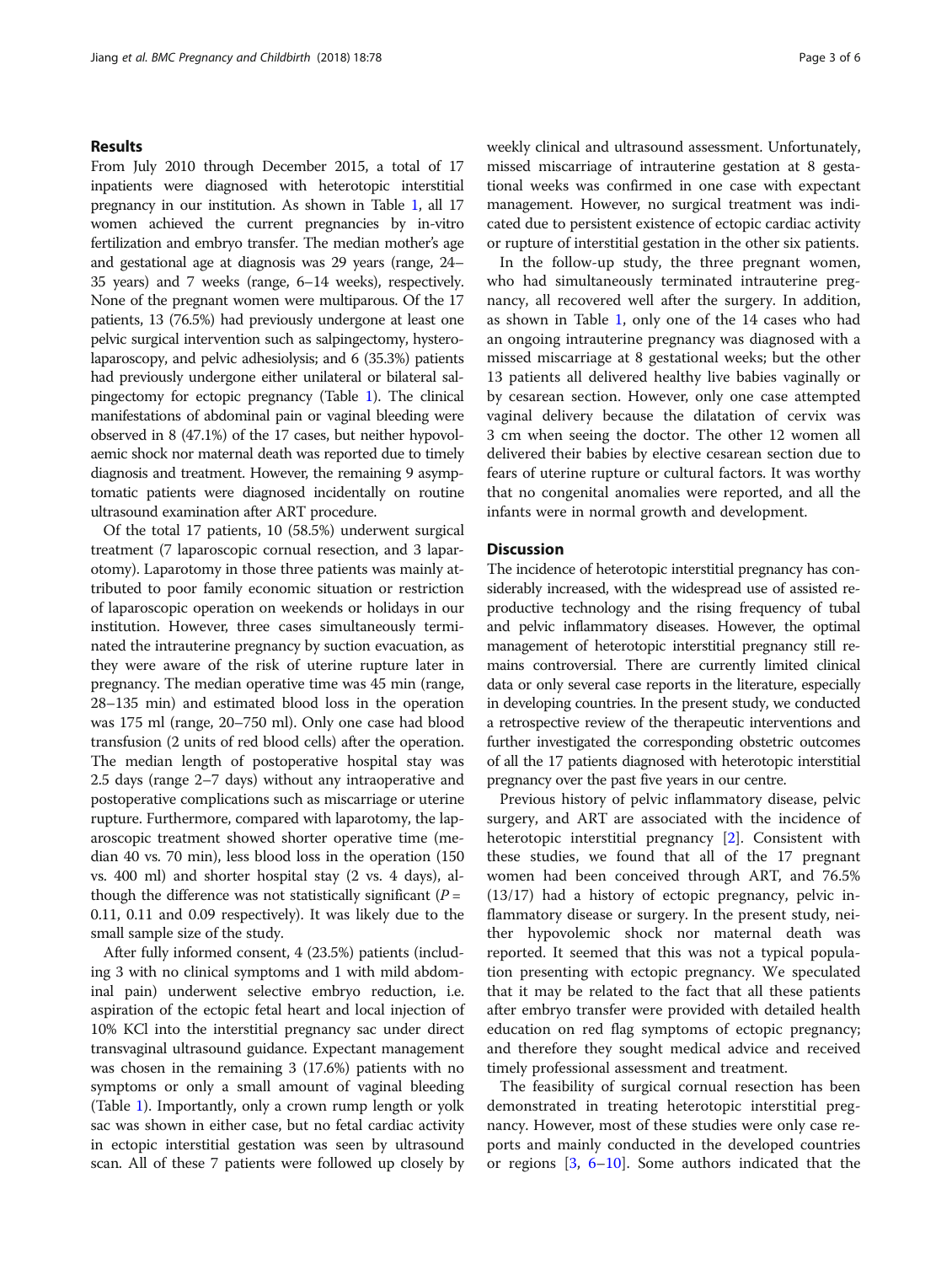<span id="page-3-0"></span>

|                       |             |                                                   |                                             | Table 1 Characteristics and pregnancy outcomes of the patients diagnosed with heterotopic interstitial pregnancy (n = 17)                                                                                                                                                                                                                                                                                                                                                                                                                |                  |                        |                                                      |                                                            |
|-----------------------|-------------|---------------------------------------------------|---------------------------------------------|------------------------------------------------------------------------------------------------------------------------------------------------------------------------------------------------------------------------------------------------------------------------------------------------------------------------------------------------------------------------------------------------------------------------------------------------------------------------------------------------------------------------------------------|------------------|------------------------|------------------------------------------------------|------------------------------------------------------------|
| ġ                     | Age (years) | Gravidity/parity                                  | Risk factors                                | Gestational age (week + days)                                                                                                                                                                                                                                                                                                                                                                                                                                                                                                            | Symptoms         | Interstitial gestation | Treatment                                            | Pregnancy Outcome                                          |
|                       | SO          | 5/0                                               | NF-ET                                       | $\circ$                                                                                                                                                                                                                                                                                                                                                                                                                                                                                                                                  | Asymptomatic     | Fetal cardiac activity | Explo-left cornual resection +<br>suction evacuation | $\frac{1}{2}$                                              |
|                       | 25          | $\geq$                                            | IVF-ET, LSC-RS, LTL                         | $\circ$                                                                                                                                                                                                                                                                                                                                                                                                                                                                                                                                  | Vaginal bleeding | Fetal cardiac activity | Same as above                                        | $\frac{1}{2}$                                              |
|                       | 34          | 4/0                                               | (Ectopic pregnacy)<br>IVF-ET, LSC-RS, LTL   | $\sim$<br>$_{\circ}^+$                                                                                                                                                                                                                                                                                                                                                                                                                                                                                                                   | Abdominal pain   | Yolk sac (20*23*19 mm) | LSC-right cornual resection +<br>suction evacuation  | NA <sup>a</sup>                                            |
| 4                     | 28          | 2/0                                               | (Ectopic pregnancy)<br>IVF-ET, LSC-RS       | $\circ$                                                                                                                                                                                                                                                                                                                                                                                                                                                                                                                                  | Asymptomatic     | Fetal cardiac activity | LSC-right cornual resection                          | CS at 35 + 4 weeks due to preterm<br>labor, female, 2305 g |
| 5                     | 28          | 1/0                                               | IVF-ET, LSC-BS                              | $\circ$<br>$^+$                                                                                                                                                                                                                                                                                                                                                                                                                                                                                                                          | Asymptomatic     | Fetal cardiac activity | Explo-right cornual resection                        | CS at 38 weeks, male, 3540 g                               |
| ৩                     | 27          | 2/0                                               | IVF-ET, LSC-BS                              | $\circ$                                                                                                                                                                                                                                                                                                                                                                                                                                                                                                                                  | Abdominal pain   | Yolk sac (16*19*16 mm) | LSC-left cornual resection                           | G<br>CS at 38 + 1 weeks, male, 3020                        |
|                       | 35          | 3/0                                               | (Ectopic pregnancy)<br><b>NF-ET, LSC-LS</b> | $\infty$                                                                                                                                                                                                                                                                                                                                                                                                                                                                                                                                 | Asymptomatic     | Yolk sac (21*22*23 mm) | LSC-left cornual resection                           | g<br>CS at 38 + 2 weeks, male, 2980                        |
| $\infty$              | 30          | 3/0                                               | (Ectopic pregnancy)<br>IVF-ET, LSC-RS       | $\cup$<br>$\frac{+}{\sqrt{2}}$                                                                                                                                                                                                                                                                                                                                                                                                                                                                                                           | Vaginal bleeding |                        | Yolk sac (17*16*16 mm) LSC-left cornual resection    | Ò<br>CS at 38 + 4 weeks, male, 3480                        |
| Ō                     | 32          | $\geq$                                            | INF-ET                                      | $\overline{C}$                                                                                                                                                                                                                                                                                                                                                                                                                                                                                                                           | Vaginal bleeding | Yolk sac (41*38*43 mm) | LSC-right cornual resection                          | CS at 39 weeks, female, 3100 g                             |
| ₽                     | 29          | 3/0                                               | NF-ET                                       | $\mathsf{L}\cap$<br>$\frac{+}{\circ}$                                                                                                                                                                                                                                                                                                                                                                                                                                                                                                    | Asymptomatic     | Fetal cardiac activity | LSC-right cornual resection                          | g<br>CS at 39 + 1 weeks, female, 3460                      |
| Ξ                     | 24          | $\geq$                                            | Pelvic adhesiolysis<br>IVF-ET, LSC-RS       | $\cup$<br>$\frac{+}{6}$                                                                                                                                                                                                                                                                                                                                                                                                                                                                                                                  | Asymptomatic     | Fetal cardiac activity | cornual embryo reduction                             | Ō<br>CS at 38 weeks, male, 2670                            |
| $\simeq$              | 28          | 3/0                                               | (Ectopic pregnacy)<br>IVF-ET, LSC-BS        | $\frac{+}{\circ}$                                                                                                                                                                                                                                                                                                                                                                                                                                                                                                                        | Abdominal pain   | Fetal cardiac activity | cornual embryo reduction                             | CS at 38 + 5 weeks, female, 2800 g                         |
| $\sim$                | 26          | $\geq$                                            | NF-ET                                       | $\sim$<br>$\frac{+}{\circ}$                                                                                                                                                                                                                                                                                                                                                                                                                                                                                                              | Asymptomatic     | Fetal cardiac activity | cornual embryo reduction                             | CS at 39 weeks, female, 2730 g                             |
| Ξ                     | 33          | 2/0                                               | NF-ET, LSC                                  |                                                                                                                                                                                                                                                                                                                                                                                                                                                                                                                                          | Asymptomatic     | Fetal cardiac activity | cornual embryo reduction                             | CS at 39 + 2 weeks, male, 3020 g                           |
| S                     | 33          | 3/0                                               | (Ectopic pregnancy)<br>IVF-ET, LSC-RS       | $\circ$                                                                                                                                                                                                                                                                                                                                                                                                                                                                                                                                  | Vaginal bleeding | Yolk sac (8*9*9 mm)    | Conservative                                         | Missed miscarriage at 8 weeks                              |
| $\stackrel{\circ}{=}$ | 34          | 3/0                                               | IVF-ET, LSC-BS                              | $\overline{4}$                                                                                                                                                                                                                                                                                                                                                                                                                                                                                                                           | Asymptomatic     | Yolk sac (25*23*23 mm) | Conservative                                         | CS at 38 + 2 weeks, female, 2940 g                         |
| $\overline{1}$        | 27          | $\frac{1}{0}$                                     | IVF-ET, H-LSC                               | 4<br>$\frac{+}{\circ}$                                                                                                                                                                                                                                                                                                                                                                                                                                                                                                                   | Abdominal pain   | Yolk sac (20*19*19 mm) | Conservative                                         | VD at 35 + 6 weeks due to PROM,<br>male, 2230q             |
|                       |             | not available, PROM premature rupture of membrane |                                             | LSC laparoscopy, LTL left tubal ligation, LSC-RS laparoscopic right salpingectomy, ESC-BS laparoscopic bilateral salpingectomy, H-LSC hystero-laparoscopy, LSC-LS laparoscopic left salpingectomy, Explo-exploratory, MA<br><sup>a</sup> The woman conceived again by ART procedure; and it was confirmed to be normal intrauterine gestation of 15 weeks in the telephone follow-up study<br><sup>b</sup> She refused emergency cesarean section but attempted vaginal delivery because the cervix was 3 cm wide when seeing the doctor |                  |                        |                                                      |                                                            |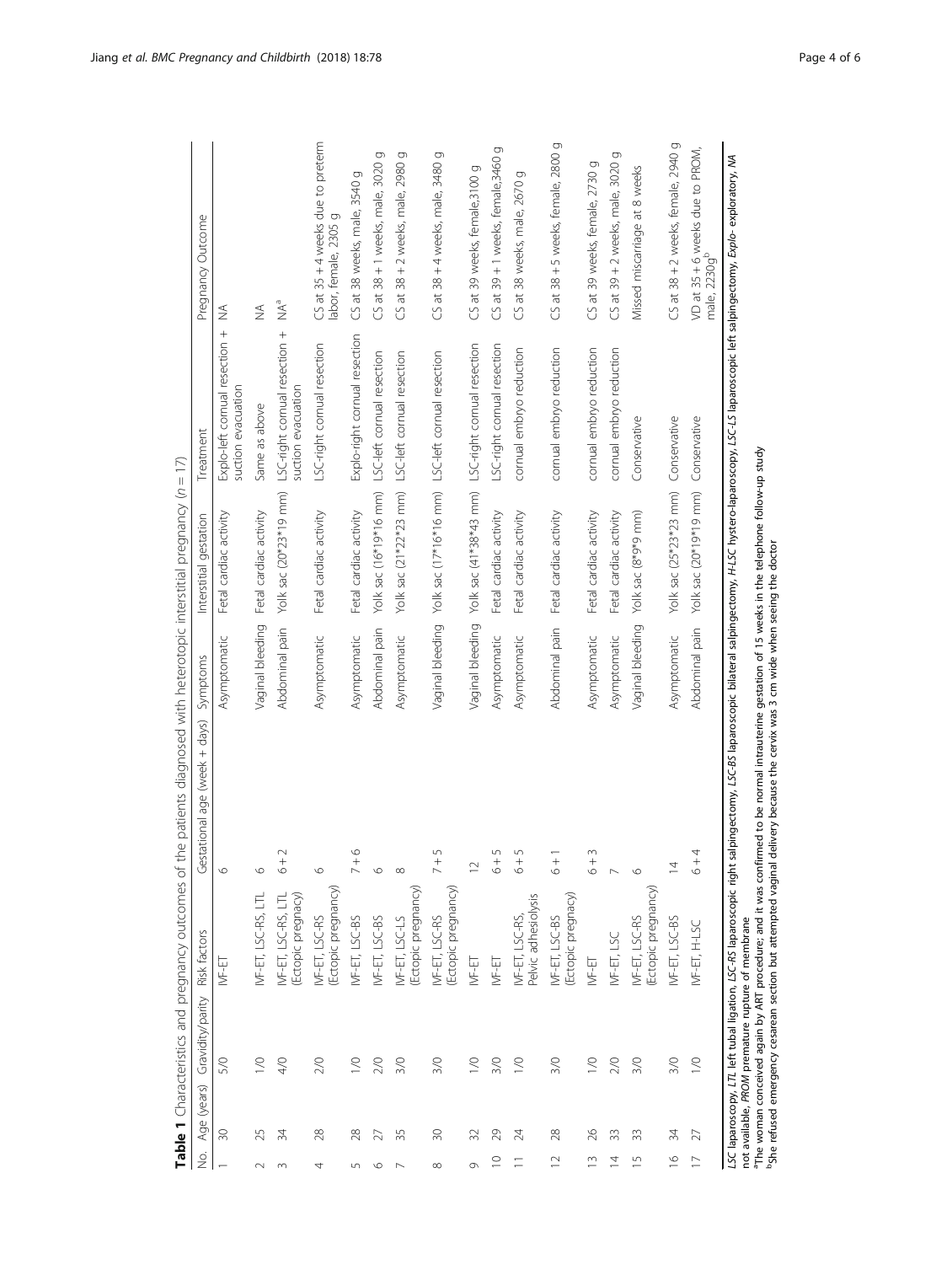<span id="page-4-0"></span>long operative time and altered intraperitoneal carbon dioxide environment throughout the laparoscopic operation may involve surgical and anesthetic risk, causing an adverse effect on maternal morbidity and the surviving intrauterine pregnancy  $[10]$  $[10]$ . In the present study, we found that all the infants born to the seven pregnant women, who had undergone laparoscopic cornual resection or laparotomy, were in good health and no congenital conformations were reported. In addition, compared with laparotomy, laparoscopic treatment showed the shorter hospital stay, fewer surgical wounds, and reduced use of antibiotics and analgesics. Therefore, laparoscopic cornual resection appears to be a safe and viable treatment option and should be considered, especially in the patients without signs of cornual rupture  $[11]$  $[11]$ . The other three women had selected laparotomy only because of poor family economic situation or restriction of laparoscopic operation at night time, weekends or holidays in our institution. We hope that improved access to laparoscopic treatment can be offered in the future.

Surgical cornual resection may increase the risk of delayed haemorrhage and uterine rupture. Compared with surgical treatment, the medical approach is less expensive, less invasive with minimal blood loss and quicker recovery. Therefore, medical embryo reduction of interstitial gestation has been recommended in the patient with hemodynamically stable status [\[12,](#page-5-0) [13\]](#page-5-0). It consists of injecting methotrexate, prostaglandin, or KCL directly into ectopic gestational sac under the guidance of transvaginal ultrasonography. Kim et al. suggested that KCl has reportedly been associated with intrauterine damage, periventricular leukomalacia, and limb anomalies [3]. However, more studies confirmed that no teratogenicity secondary to local injection of KCl was reported [[14](#page-5-0)]. Therefore, selective embryo reduction using local injection of 10% KCl has been performed in four patients after fully informed consent at our centre. To ascertain whether KCl may have adverse effects on the pregnancy outcomes, we further evaluated the infant's overall health condition during face-to-face interview. No congenital malformation was found, and all the infants were in normal growth and development. Therefore, it indicated that selective embryo reductionby local injection of KCl during the first trimester might be a viable treatment approach.

Expectant management seems to offer a third possible and safe therapeutic alternative [2]. Nevertheless, the current reported clinical studies were limited [\[15,](#page-5-0) [16](#page-5-0)]. In the present study, expectant management had been chosen in three patients (Table [1\)](#page-3-0). Other than a single case of missed miscarriage, an uneventful ongoing pregnancy was documented in the other two cases. Therefore, expectant management might be a viable alternative for the interstitial pregnancy with absence of fetal cardiac activity and limited gestational sac size. Nevertheless, because of the potential risk of continued growth of interstitial gestation and subsequent rupture, cornual gestation and subsequent rupture, serial ultrasound scans and close clinical assessment are necessary [2].

#### Conclusion

In summary, laparoscopic cornual resection is a feasible approach with favorable surgical and long-term pregnant outcomes. Medical or expectant management may be an efficient treatment alternative for selected symptom-free patient. Although the survival of the intrauterine pregnancy could not always be assured, the prognosis for a woman with heterotopic interstitial pregnancy is generally good.

#### Acknowledgements

None.

### Funding

None.

#### Availability of data and materials

The datasets used and/or analysed during the current study are available from the corresponding author on reasonable request.

#### Authors' contributions

YJ, JC, HZ, and YH designed the study, collected the patients' information, performed statistical analysis, and drafted the manuscript. MZ and KH collected the patients' information and drafted the manuscript. JL, XZ,XT, and RL collected the patients' information and performed statistical analysis. All authors read and approved the final manuscript.

#### Ethics approval and consent to participate

This study was performed according to the Declaration of Helsinki and approved by the institutional review boards of Nanjing Drum Tower Hospital (NJDTH20160810). All patients consented to participate in the research, and oral/written informed consent was obtained from each patient.

#### Consent for publication

We have obtained consent to publish from each patient.

#### Competing interests

The authors declare that they have no competing interests.

#### Publisher's Note

Springer Nature remains neutral with regard to jurisdictional claims in published maps and institutional affiliations.

## Received: 30 November 2017 Accepted: 15 March 2018

#### References

- 1. Parker VL, Srinivas M. Non-tubal ectopic pregnancy. Arch Gynecol Obstet. 2016;294(1):19–27.
- 2. Habana A, Dokras A, Giraldo JL, Jones EE. Cornual heterotopic pregnancy: contemporary management options. Am J Obstet Gynecol. 2000;182(5): 1264–70.
- 3. Kim MJ, Jung YW, Cha JH, Seok HH, Han JE, Seong SJ, Kim YS. Successful management of heterotopic cornual pregnancy with laparoscopic cornual resection. Eur J Obstet Gynecol Reprod Biol. 2016;203:199–203.
- 4. Strandell A, Thorburn J, Hamberger L. Risk factors for ectopic pregnancy in assisted reproduction. Fertil Steril. 1999;71(2):282–6.
- 5. Lin EP, Bhatt S, Dogra VS. Diagnostic clues to ectopic pregnancy. Radiographics. 2008;28(6):1661–71.
- 6. Sills ES, Perloe M, Kaplan CR, Sweitzer CL, Morton PC, Tucker MJ. Uncomplicated pregnancy and normal singleton delivery after surgical excision of heterotopic (cornual) pregnancy following in vitro fertilization/ embryo transfer. Arch Gynecol Obstet. 2002;266(3):181–4.